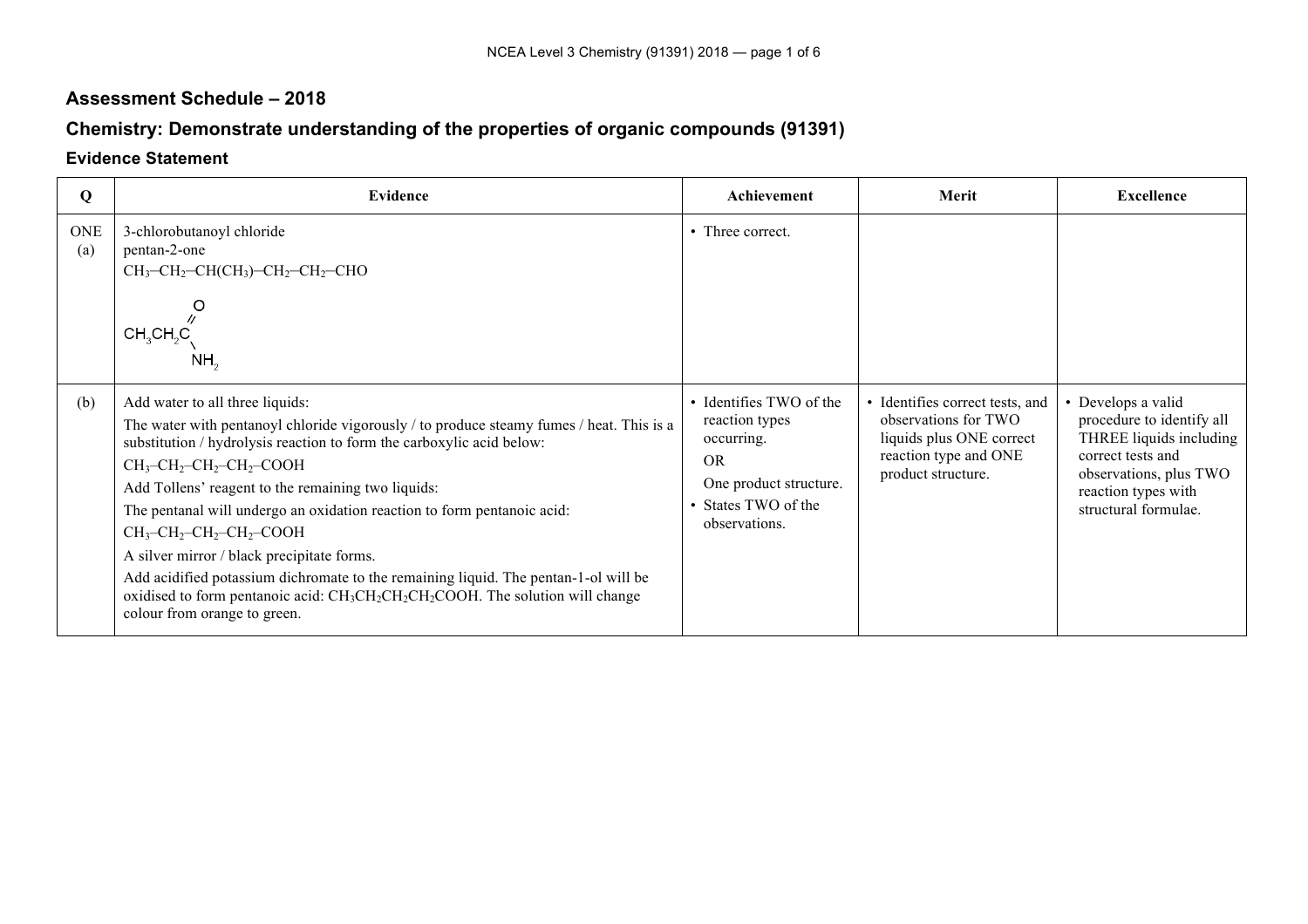| (c) | Unknown X has the structural formula below:<br>OH<br>$\begin{array}{c}\n\text{OH} \\ \text{CH}_3-\text{CH}-\text{CH}_2-\text{C}^{\geq 0} \\ \text{OH} \\ \text{OH} \\ \text{OH} \\ \text{OH} \\ \text{OH} \\ \text{OH} \\ \text{OH} \\ \text{OH} \\ \text{OH} \\ \text{OH} \\ \text{OH} \\ \text{OH} \\ \text{OH} \\ \text{OH} \\ \text{OH} \\ \text{OH} \\ \text{OH} \\ \text{OH} \\ \text{OH} \\ \text{OH} \\ \text{OH} \\ \text{OH} \\ \text{OH} \\ \text{OH} \\ \text{OH} \\ \text{OH} \\ \text{OH} \\ \text{OH} \\ \text{OH$ |                                                                                                                      |                                                                                                                                                                      |                                                                                                                |
|-----|-----------------------------------------------------------------------------------------------------------------------------------------------------------------------------------------------------------------------------------------------------------------------------------------------------------------------------------------------------------------------------------------------------------------------------------------------------------------------------------------------------------------------------------|----------------------------------------------------------------------------------------------------------------------|----------------------------------------------------------------------------------------------------------------------------------------------------------------------|----------------------------------------------------------------------------------------------------------------|
|     | There must be a carboxylic acid group (on end of chain) since a carboxylic acid reacts<br>with sodium carbonate to release bubbles of $CO2$ . The organic product is the salt below:<br>CH <sub>3</sub> -CH(OH)-CH <sub>2</sub> -COONa                                                                                                                                                                                                                                                                                            | • Recognises presence of<br>carboxylic acid group<br>in explanation or in<br>structure of X.                         | • Links presence of<br>carboxylic acid group to<br>its reaction with sodium<br>carbonate and the<br>structural formula of the<br>salt produced.                      |                                                                                                                |
|     | There must be a secondary alcohol group (not on end of chain) that can be oxidised by<br>acidified potassium dichromate, because the product must be a ketone since it cannot be<br>further oxidised by Benedicts' solution.<br>$CH3-CO-CH2-COOH$                                                                                                                                                                                                                                                                                 | • Recognises ketone<br>product or presence of<br>secondary alcohol<br>group in explanation or<br>in structure of $X$ | • Links presence of<br>secondary alcohol group<br>to its reaction with<br>acidified potassium<br>dichromate and the<br>structural formula of the<br>ketone produced. | • Correct structural<br>formula for X and for<br>THREE of the reaction<br>products with full<br>justification. |
|     | For the elimination reaction to form both major and minor products, the -OH group<br>must be on carbon 3 rather than carbon 2, since there would only be one product from<br>elimination if the -OH was on carbon 2.<br>The two organic products are below:<br>$CH_2=CH-CH_2$ -COOH minor<br>$CH3-CH=CH-COOH$ major<br>The major product forms when the H is removed from the C atom adjacent to the C-OH                                                                                                                         | • Identifies alkene / $C=C$<br>in products of<br>elimination reaction.                                               | • Identifies and draws the<br>formation of major and<br>minor products in the<br>elimination reaction.                                                               |                                                                                                                |
|     | with the least number of H atoms already attached.                                                                                                                                                                                                                                                                                                                                                                                                                                                                                |                                                                                                                      |                                                                                                                                                                      |                                                                                                                |

| NØ                                    | <b>NT1</b><br>N <sub>1</sub> | <b>BIA</b><br>19 Z | АJ<br>$\sim$ | A4 | M <sub>5</sub> | M6 | E7<br>L/ | E8 |
|---------------------------------------|------------------------------|--------------------|--------------|----|----------------|----|----------|----|
| No response;<br>no relevant evidence. | 1a                           | ∠a                 | Ju           | 4a | 2m / ea        | 3m | em       | ∼  |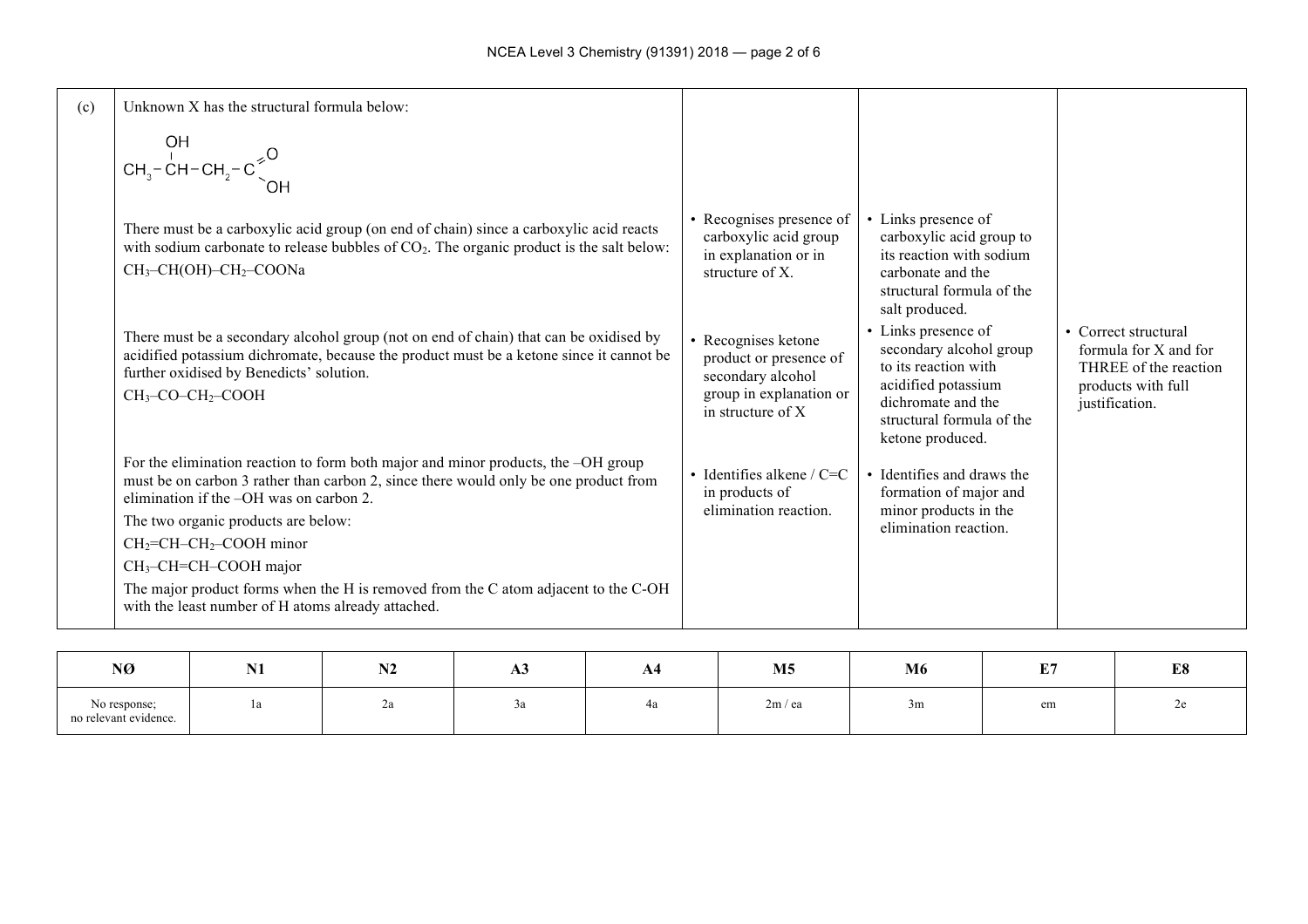| Q                              | Evidence                                                                                                                                                                                                                                                                                                                                                                                                                                                                                                                                                                                                                                                                                                                                                              | Achievement                                                                                                                                                                                                                    | Merit                                                                                                                                                                                                                | <b>Excellence</b>                                                                                                  |
|--------------------------------|-----------------------------------------------------------------------------------------------------------------------------------------------------------------------------------------------------------------------------------------------------------------------------------------------------------------------------------------------------------------------------------------------------------------------------------------------------------------------------------------------------------------------------------------------------------------------------------------------------------------------------------------------------------------------------------------------------------------------------------------------------------------------|--------------------------------------------------------------------------------------------------------------------------------------------------------------------------------------------------------------------------------|----------------------------------------------------------------------------------------------------------------------------------------------------------------------------------------------------------------------|--------------------------------------------------------------------------------------------------------------------|
| TWO<br>(a)(i)<br>(ii)<br>(iii) | CHO<br>CHO<br>HOH <sub>2</sub> C $\mathsf{M}_{\mathsf{H}}^{\mathsf{H}}$<br>$\overset{\text{C}}{\underset{\text{L}}{\bigcup}}$ $\overset{\text{C}}{\underset{\text{L}}{\bigcup}}$ $\overset{\text{C}}{\underset{\text{L}}{\bigcup}}$ $\overset{\text{C}}{\underset{\text{L}}{\bigcup}}$<br>HO <sup>-</sup><br>OH<br>D-Glyceraldehyde<br>L-Glyceraldehyde<br>Gylceraldehyde can exist as enantiomers because it has an<br>asymmetric carbon atom, i.e. a carbon atom with four different<br>groups attached.<br>The enantiomers can be distinguished based upon their ability to<br>rotate plane polarised light. One enantiomer will rotate the plane<br>polarised light to the left while the other enantiomer will rotate the<br>plane polarised light to the right. | • Recognises tetrahedral<br>arrangement of groups<br>about chiral C atom.<br>• Identifies and describes the<br>asymmetric C atom.<br>• Identifies enantiomers<br>rotate (plane) polarised<br>light in opposite directions      | • Two correct enantiomers of<br>glyceraldehyde<br>• Explains requirement for optical<br>isomers and how to distinguish<br>between them.                                                                              |                                                                                                                    |
| (b)(i)<br>(ii)                 | Circle around HN-C=O group.<br>Water is used to break the amide (peptide) bond.<br>H is added to one molecule and OH to the other.<br>The NH <sub>2</sub> group gains a proton $(H+)$ in acidic conditions / forms<br>$NH_3^+$ .<br>The COOH group loses a proton $(H+)$ in basic conditions / forms<br>$COO^{-}$ .<br>Acidic conditions:<br>$H_3N-C-C$<br>$H_3N-C-C$<br>$H_3N-C-C$<br>$H_3N-C-C$<br>$H_3N-C-C$<br>$H_3N-C-C$<br>$H_3N-C-C$<br>$H_3N-C-C$<br>$H_3N-C-C$<br>Basic conditions:<br>$\begin{array}{cccc} & H & O & H & \cup \\ & I & \wedge & & I & \wedge \\ H_2N-C-C & & & H_2N-C-C \\ & I & \wedge & & & I \\ & H & O & & & CH_3 \end{array}$                                                                                                          | · Identifies amide (peptide)<br>bond.<br>• Describes hydrolysis.<br><b>OR</b><br>Products show amide<br>(peptide) bond correctly<br>broken.<br><b>OR</b><br>Structures show $NH_3^+$ in<br>acid conditions and COO<br>in base. | • Describes hydrolysis and draws<br>TWO structural formulae of<br>products formed from<br>hydrolysis.<br><b>OR</b><br>All four structures correct.<br><b>OR</b><br>Explains hydrolysis and ONE<br>correct structure. | • Explains hydrolysis and draws<br>ALL structural formulae of<br>products formed from BOTH<br>types of hydrolysis. |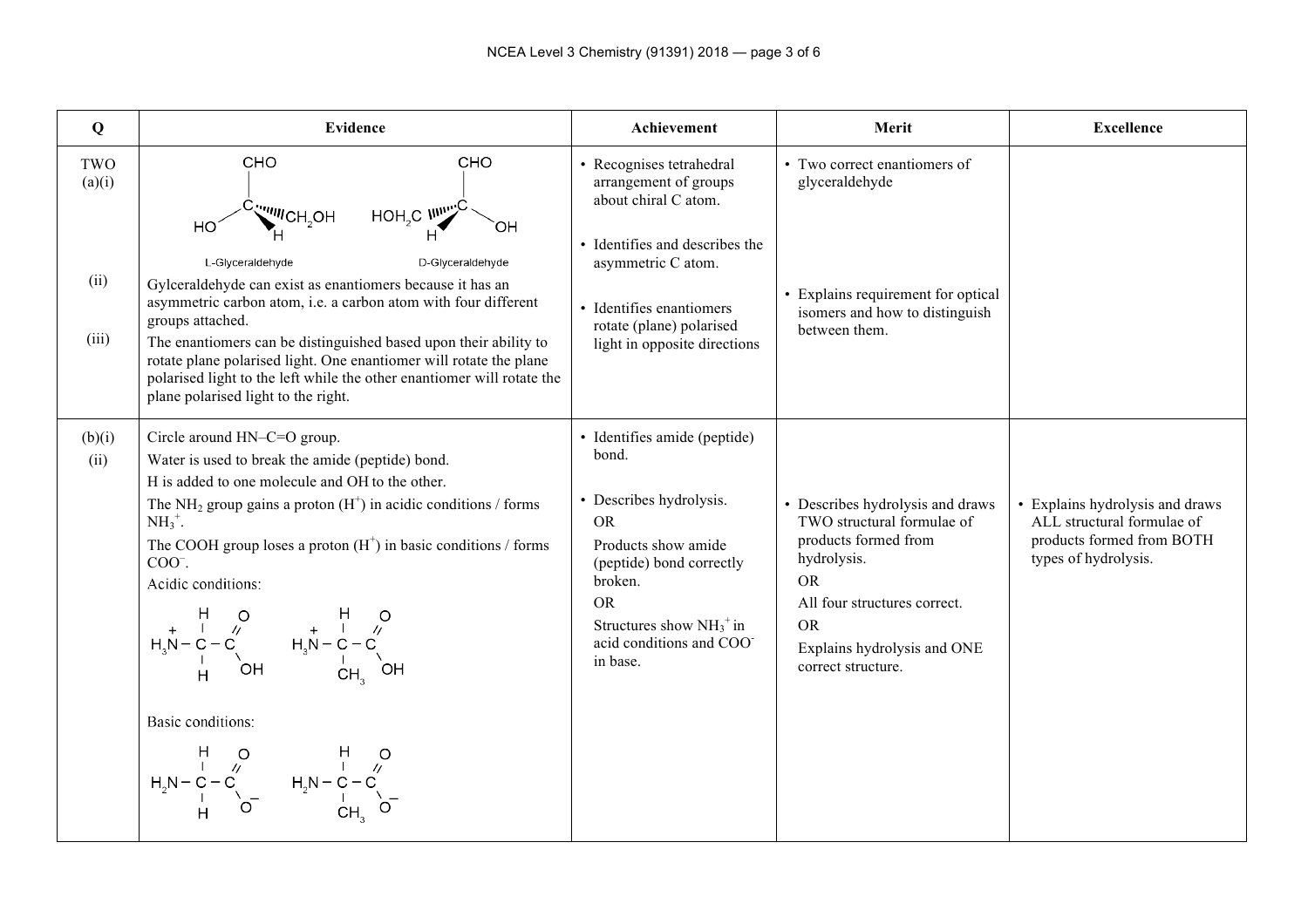| (c) | Step 1: Add NaBH <sub>4</sub> / LiAlH <sub>4</sub> / LiBH <sub>4</sub> to reduce butanal to butan-<br>$1-0!$ :<br>$H - C - C - C - C - OH$<br>H H H H<br>Step 2: Add concentrated $H_2SO_4$ to the butan-1-ol, and heat. This<br>will produce but-1-ene:<br>H H H H<br>       <br>$H - C - C - C = C - H$<br>$H$ $H$ | • Identifies reagent for ONE<br>step, with name or<br>structural formula of<br>product from the reaction.<br><b>OR</b><br>Workable sequence with<br>two correct structures or<br>names. | • Workable scheme with correct<br>steps (that would produce<br>butanone) and THREE correct<br>structures. | • Devises a reaction scheme to<br>convert butanal into butanone,<br>including all appropriate<br>reagents, conditions, and<br>structural formulae of products. |
|-----|----------------------------------------------------------------------------------------------------------------------------------------------------------------------------------------------------------------------------------------------------------------------------------------------------------------------|-----------------------------------------------------------------------------------------------------------------------------------------------------------------------------------------|-----------------------------------------------------------------------------------------------------------|----------------------------------------------------------------------------------------------------------------------------------------------------------------|
|     | Step 3: Add dilute $H_2SO_4 (H^+/H_2O)$ . This will produce butan-1-ol<br>and butan-2-ol. It is the butan-2-ol that will be used in step 4:<br>$\begin{array}{cccccccccc} & H & H & H & H \\ & I & I & I & I \\ \end{array}$<br>$H - C - C - C - C - H$<br>H H OHH                                                   |                                                                                                                                                                                         |                                                                                                           |                                                                                                                                                                |
|     | Step 4: Add H <sup>+</sup> / $Cr_2O_7^{2-}$ or $(H^+)$ / MnO <sub>4</sub> <sup>-</sup> , and heat. The butan-2-<br>ol will be oxidised to butanone:                                                                                                                                                                  |                                                                                                                                                                                         |                                                                                                           |                                                                                                                                                                |
|     | An acceptable alternative scheme would be to convert the butan-1-<br>ol from step 1 into a haloalkane; then the haloalkane could<br>undergo elimination, followed by the above steps 3 and 4.<br>However, this method would be five steps instead of only four.                                                      |                                                                                                                                                                                         |                                                                                                           |                                                                                                                                                                |

|                                       | <b>BT4</b><br>$\blacksquare$ | <b>BIA</b><br>. | ДJ | A4 | M <sub>5</sub> | M6 | $E_{\rm B}$ | E8 |
|---------------------------------------|------------------------------|-----------------|----|----|----------------|----|-------------|----|
| No response;<br>no relevant evidence. |                              | ∠a              |    | 4a | 2m / ea        | 3m | em          | ∼  |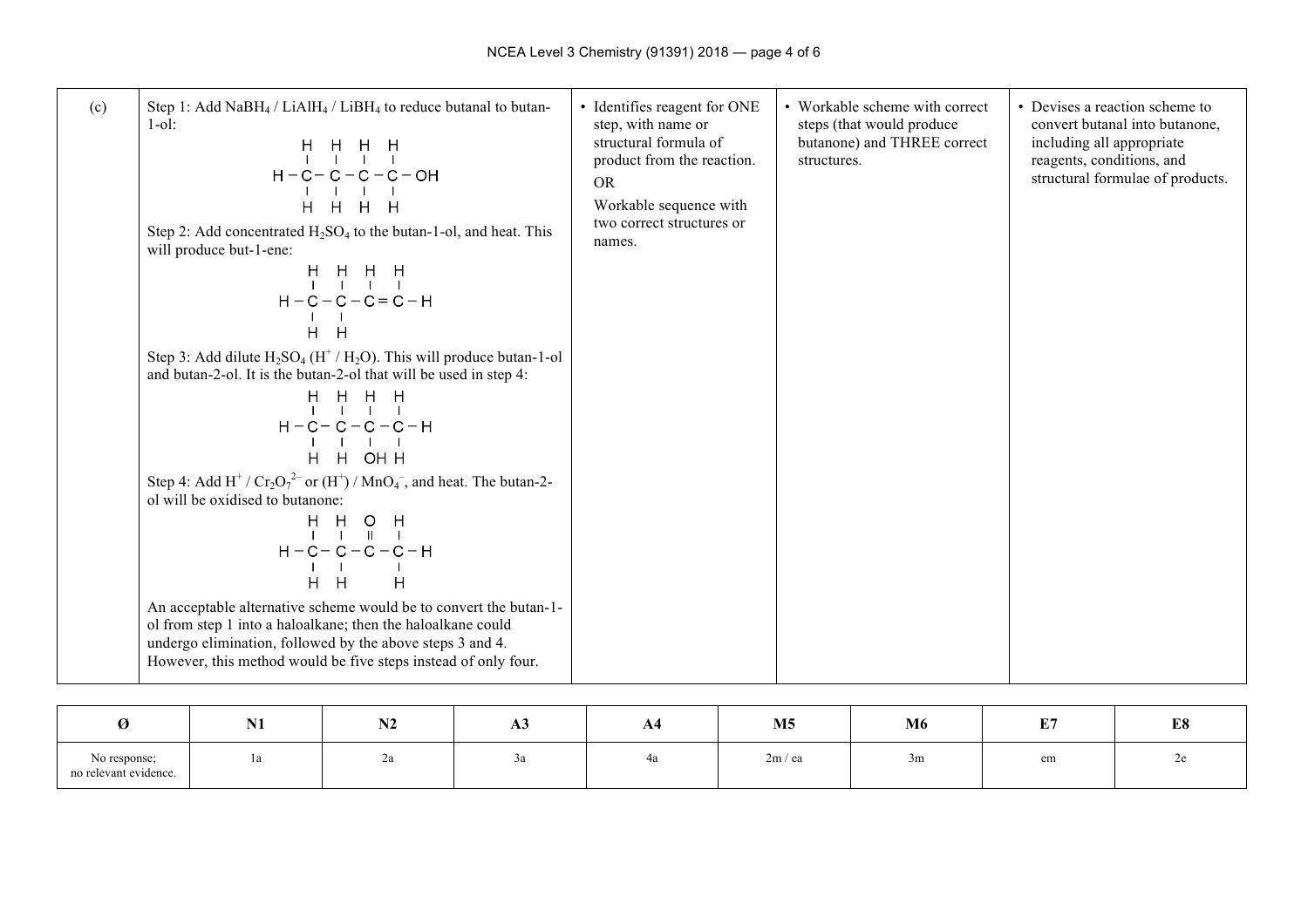| Q                              | <b>Evidence</b>                                                                                                                                                                                                                                                                                                                                                                                                   | Achievement                                                                                                                                            | Merit                                                                                                                                                                                           | <b>Excellence</b>                                                                                               |
|--------------------------------|-------------------------------------------------------------------------------------------------------------------------------------------------------------------------------------------------------------------------------------------------------------------------------------------------------------------------------------------------------------------------------------------------------------------|--------------------------------------------------------------------------------------------------------------------------------------------------------|-------------------------------------------------------------------------------------------------------------------------------------------------------------------------------------------------|-----------------------------------------------------------------------------------------------------------------|
| <b>THREE</b><br>(a)(i)<br>(ii) | $-O-CH_2$ -COO-CH <sub>2</sub> -COO-CH <sub>2</sub> -CO-<br>The formation of PGA is a condensation polymerisation<br>reaction. In a condensation reaction, small monomers join<br>together releasing water.<br>Water is released for each ester linkage formed / because<br>the monomers have two functional groups they react at<br>both ends                                                                    | • Shows ester linkage in polymer chain.<br>• Identifies reaction as condensation /<br>esterification.<br><b>OR</b><br>Water / H & OH is removed.       | • Draws THREE repeating<br>units.<br>• Explains condensation or<br>polymerisation process.                                                                                                      | • Draws THREE repeating<br>units of polymer chain and<br>full explanation of<br>condensation<br>polymerisation. |
| (b)(i)<br>(ii)                 | ethyl butanoate<br>$CH_3$ -CH <sub>2</sub> -CH <sub>2</sub> -COO-CH <sub>2</sub> -CH <sub>3</sub><br>Heat under reflux: Diagram 2.                                                                                                                                                                                                                                                                                | • Correct name or structural formula of<br>ethyl butanoate.<br>• Correctly identifies apparatus for BOTH<br>reflux and distillation                    |                                                                                                                                                                                                 |                                                                                                                 |
| (iii)                          | Increases rate because it is able to be heated<br>No loss of products / reactants because they are condensed<br>back into the mixture<br>Increases the amount of products / yield because reactants<br>products are prevented from escaping                                                                                                                                                                       | • Recognises heating under reflux prevents<br>loss of volatile organic compounds /<br>speeds up rate of reaction / increases<br>yield.                 | • Correct diagram for heating<br>under reflux TWO<br>advantages and ONE<br>explanation.                                                                                                         | • Fully explains the<br>advantages of heating under<br>reflux<br><b>AND</b>                                     |
| (iv)                           | Distillation could be used to purify the ester (diagram 1).<br>The reaction mixture is heated to the boiling point of the<br>ester which is different from both the alcohol and<br>carboxylic acid reactants. The ester will evaporate from<br>the mixture and enter the condenser where it is cooled<br>back to the liquid to be collected. The ester has therefore<br>been separated from the reaction mixture. | • Identifies distillation separates ester from<br>reaction mixture based on its boiling<br>point.<br><b>OR</b><br>Description of distillation process. | • Correct diagram for<br>distillation plus process based<br>on different boiling points<br>and separation / purification<br>explained by evaporating,<br>cooling, condensing and<br>collecting. | Fully explains the use of<br>distillation to purify the<br>ester from reaction mixture.                         |

| NØ                                    | T<br>14 T | <b>BIA</b><br>IN 4 | $\mathbf{u}$ | A4 | M <sub>5</sub> | M6 | юe,       | E8 |
|---------------------------------------|-----------|--------------------|--------------|----|----------------|----|-----------|----|
| No response;<br>no relevant evidence. | ra        | ∠a                 |              | 4а | 2m / ea        | 3m | $\rm{em}$ | ~  |